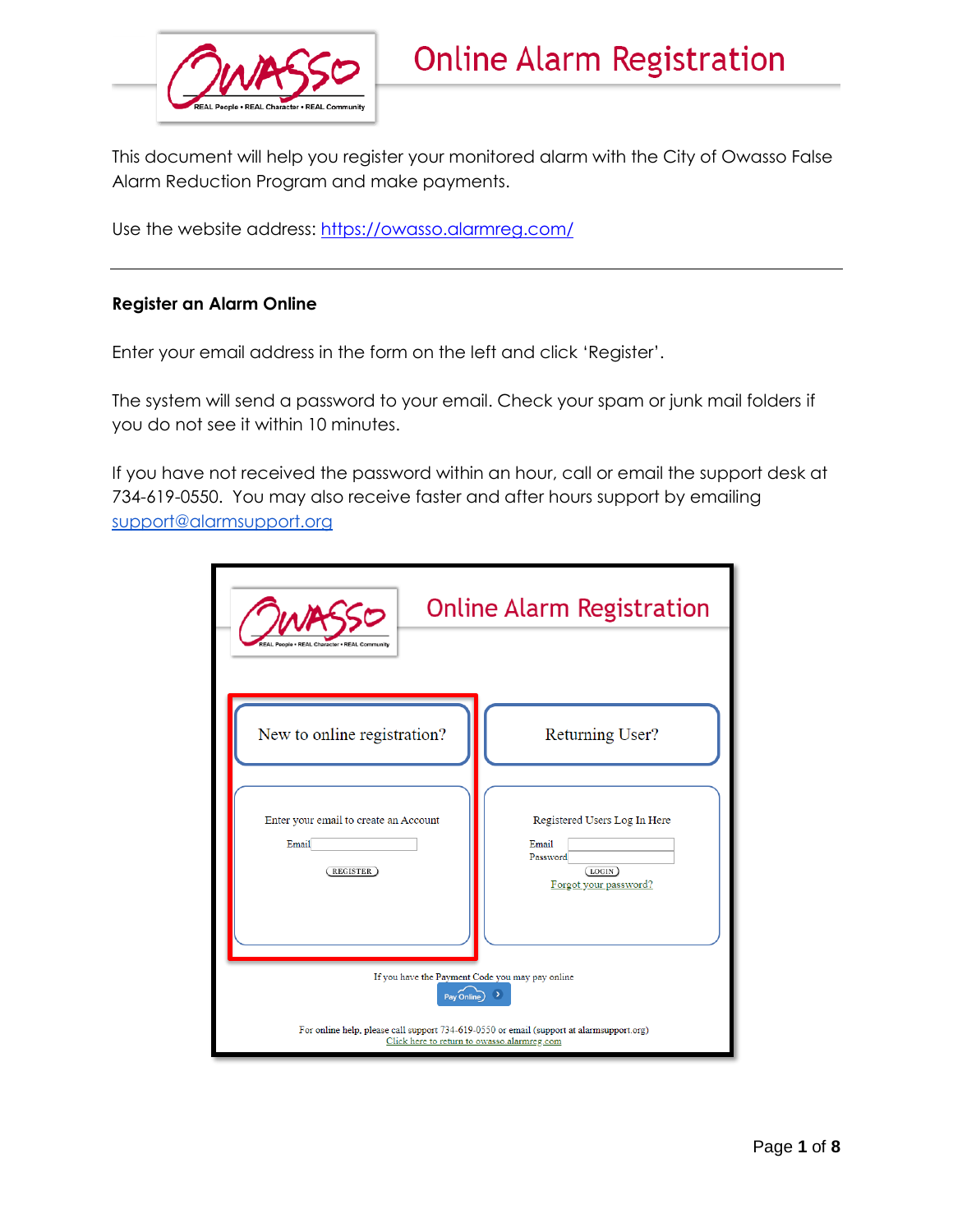

Copy the password from the email and return to the website. Enter your email address and paste the password *in the form on the right*, and click 'Login'.

| Character . REAL Community                                                                                                                                                                               | <b>Online Alarm Registration</b>                                                            |  |  |  |
|----------------------------------------------------------------------------------------------------------------------------------------------------------------------------------------------------------|---------------------------------------------------------------------------------------------|--|--|--|
| New to online registration?                                                                                                                                                                              | Returning User?                                                                             |  |  |  |
| Enter your email to create an Account<br>Email<br><b>REGISTER</b>                                                                                                                                        | Registered Users Log In Here<br>Email<br>Password<br>$($ LOGIN $)$<br>Forgot your password? |  |  |  |
| If you have the Payment Code you may pay online<br>Pay Online<br>For online help, please call support 734-619-0550 or email (support at alarmsupport.org)<br>Click here to return to owasso.alarmreg.com |                                                                                             |  |  |  |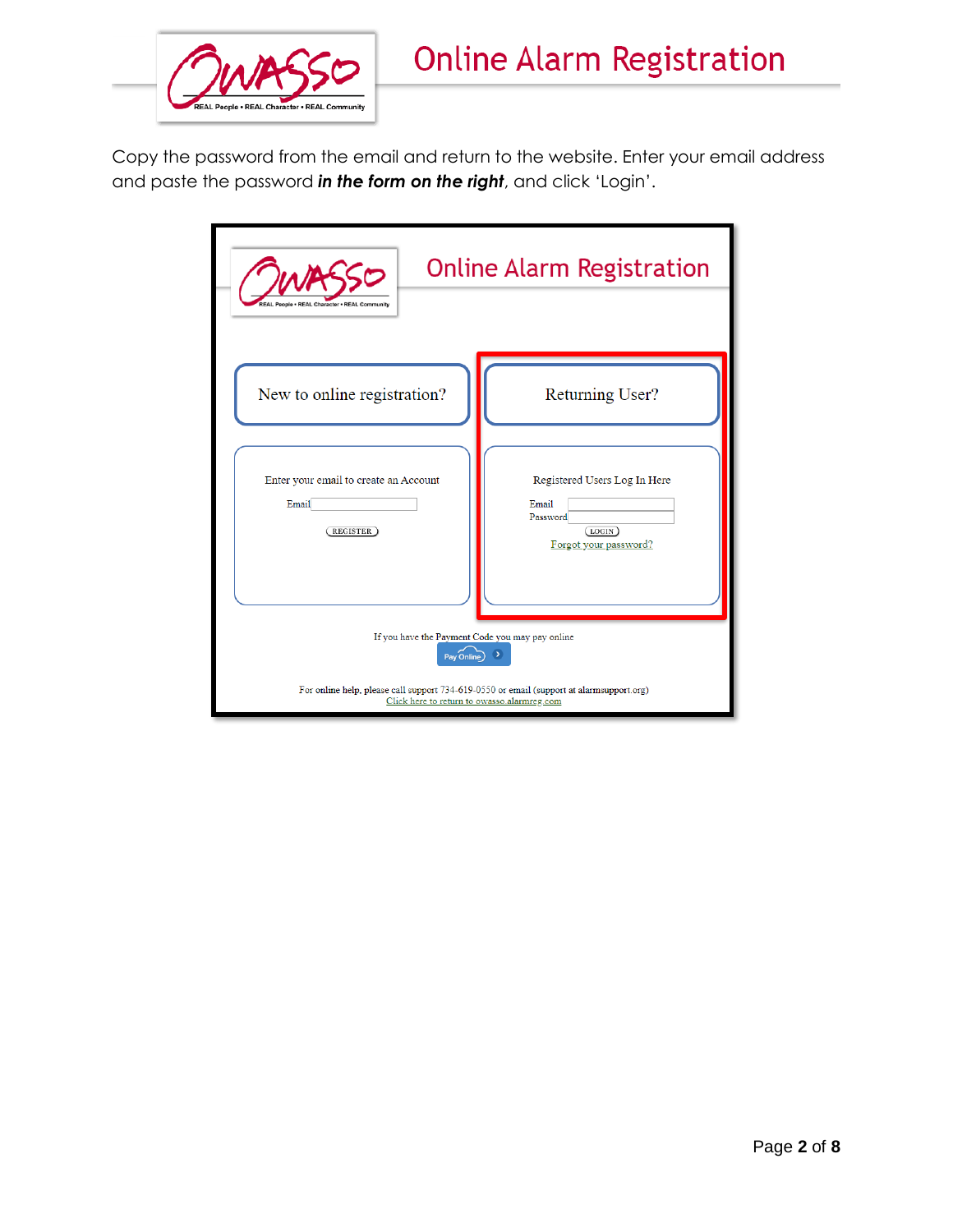

When you are logged in, enter your account information and click 'Submit' at the top or bottom of the form. Make sure to check all the required fields before clicking 'Submit'.

Once you click 'Submit', you will be taken to the payment screen to pay the fee by credit card.

Once you submit your registration, you will be unable to change this information until after your registration has been processed.

After your registration is processed you can make any changes and re-submit if desired.

| Account # Fields with an asterisk (*) are required. Submit to Verify.                                                                                                                                                                                                                                                                          |                |                          |                                                            |         |
|------------------------------------------------------------------------------------------------------------------------------------------------------------------------------------------------------------------------------------------------------------------------------------------------------------------------------------------------|----------------|--------------------------|------------------------------------------------------------|---------|
|                                                                                                                                                                                                                                                                                                                                                |                |                          | Save Submit And Payer Change Password Change Email Log Out |         |
| Alarm Site Information: Check appropriate boxes and fill out form completely                                                                                                                                                                                                                                                                   |                |                          |                                                            |         |
| Type*                                                                                                                                                                                                                                                                                                                                          |                |                          |                                                            |         |
| Residential $\bigcirc$ Commercial $\bigcirc$ Government                                                                                                                                                                                                                                                                                        |                |                          |                                                            |         |
| First Name*                                                                                                                                                                                                                                                                                                                                    | Last Name*     |                          | Alarm Site Address*                                        |         |
| Suite                                                                                                                                                                                                                                                                                                                                          |                |                          | $Citv*$                                                    |         |
| State*                                                                                                                                                                                                                                                                                                                                         | OK             |                          | $\mathrm{Zip}^*$                                           |         |
| Alarm Site Phone*                                                                                                                                                                                                                                                                                                                              |                |                          | Ce11                                                       |         |
| <b>Billing Address</b>                                                                                                                                                                                                                                                                                                                         |                |                          |                                                            |         |
| Same <sup>O</sup> Different                                                                                                                                                                                                                                                                                                                    |                |                          |                                                            |         |
| Name*                                                                                                                                                                                                                                                                                                                                          |                |                          | Mailing Address*                                           |         |
| Suite                                                                                                                                                                                                                                                                                                                                          |                |                          | <b>Rity*</b>                                               |         |
| State*                                                                                                                                                                                                                                                                                                                                         | lок            |                          | $Zip*$                                                     |         |
| Alarm Company Information*                                                                                                                                                                                                                                                                                                                     |                |                          |                                                            |         |
| --Please Choose--                                                                                                                                                                                                                                                                                                                              |                | $\overline{\phantom{a}}$ | Phone                                                      |         |
| Extra Information                                                                                                                                                                                                                                                                                                                              |                |                          |                                                            |         |
| Dogs on premises?                                                                                                                                                                                                                                                                                                                              |                |                          | Describe any hazardous materials<br>on site:               |         |
| Special Conditions / Hazards:<br>(Example: Disabled family<br>member, dog in back yard, animals<br>inside, chemicals, etc.)                                                                                                                                                                                                                    |                |                          |                                                            |         |
| $\Box$ I have read the completed application and know the same is true and correct and hereby agree that if a permit is issued. I will comply with all<br>provisions of the City Ordinance. I accept responsibility for payment of all fees and fines that may result from the operations of the alarm system<br>servicing the above premises. |                |                          |                                                            |         |
| Save                                                                                                                                                                                                                                                                                                                                           | Submit And Pay | Change Password          | Change Email<br><b>Print Registration</b>                  | Log Out |
| Register another alarm                                                                                                                                                                                                                                                                                                                         |                |                          |                                                            |         |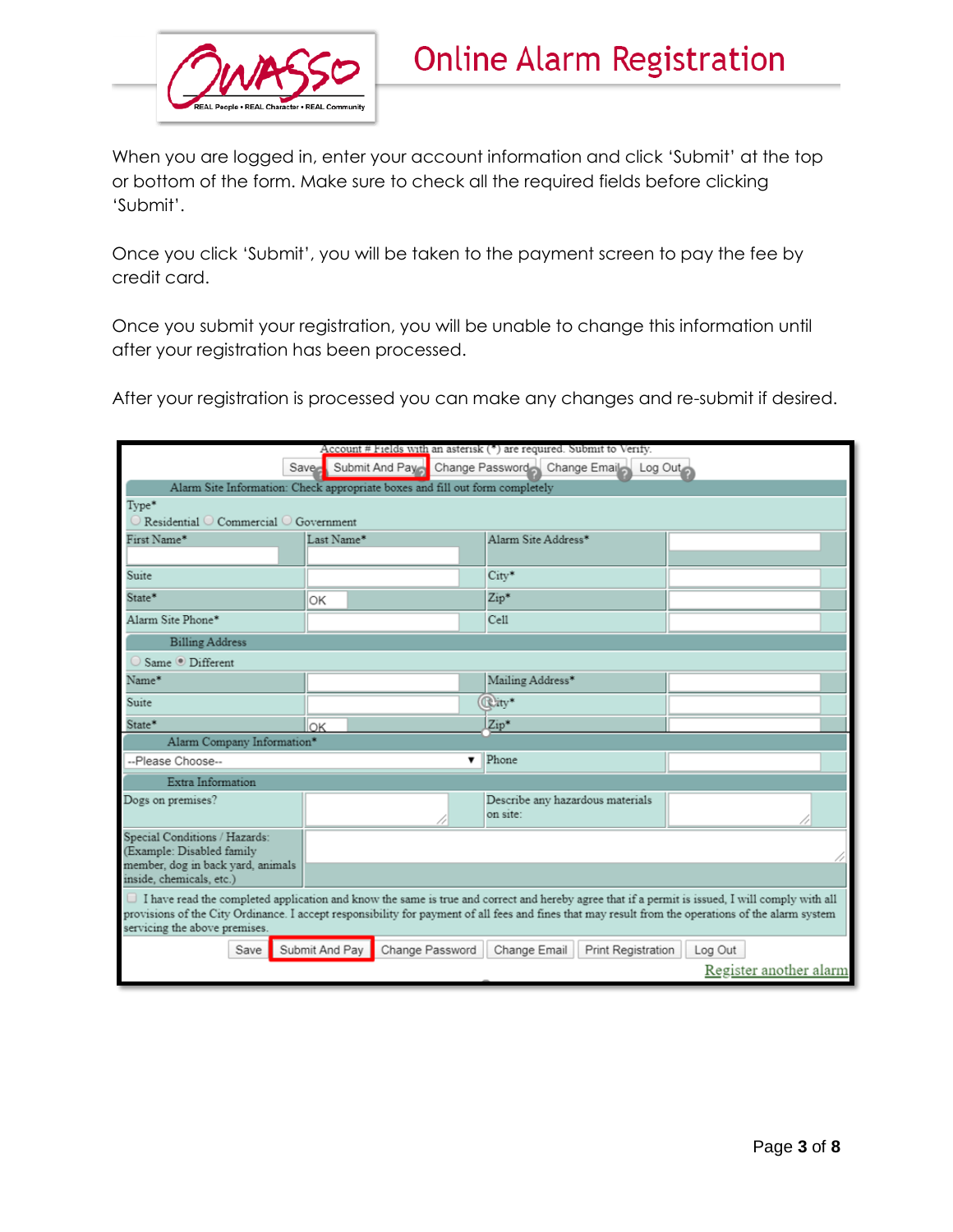



## **Processed Registration**

Once your account registration is processed, the site will allow you to update account information. Enter new or changed information and click 'Submit'.

| Alarm Registration Expires: 6/30/2018                                                     |                                                                              |                     |                  |  |
|-------------------------------------------------------------------------------------------|------------------------------------------------------------------------------|---------------------|------------------|--|
| Submit Change Password Change Email<br>Log Out<br>Save                                    |                                                                              |                     |                  |  |
|                                                                                           | Alarm Site Information: Check appropriate boxes and fill out form completely |                     |                  |  |
| Type*<br>Residential<br>Commercial                                                        | Government                                                                   |                     |                  |  |
| Name*                                                                                     | 뼇<br><b>CRYSTAL FARMER</b>                                                   | Alarm Site Address* | 812 ALARM STREET |  |
| Suite                                                                                     |                                                                              | City*               | LIVONIA          |  |
| State*                                                                                    | MI                                                                           | Zip*                | 99999            |  |
| Alarm Site Phone*                                                                         | 999-888-7777                                                                 | Cell                |                  |  |
| <b>Billing Address</b>                                                                    |                                                                              |                     |                  |  |
| $\odot$ Same $\odot$ Different                                                            |                                                                              |                     |                  |  |
| Local Keyholder 1 Information                                                             |                                                                              |                     |                  |  |
| Keyholder Name*                                                                           | Phone*<br><b>Bob Farmer</b><br>999-888-7777                                  |                     |                  |  |
| Local Keyholder 2 Information                                                             |                                                                              |                     |                  |  |
| Keyholder Name                                                                            | Chris Farmer                                                                 | Phone               | 888-123-4567     |  |
| Local Keyholder 3 Information                                                             |                                                                              |                     |                  |  |
| Keyholder Name                                                                            | Phone                                                                        |                     |                  |  |
| Alarm Company Information*                                                                |                                                                              |                     |                  |  |
| Phone<br>--Please Choose--<br>$\overline{\mathbf{v}}$                                     |                                                                              |                     |                  |  |
| Alarm Signal Received at:<br>Central Station<br>Police Station C Local Alarm              |                                                                              |                     |                  |  |
| Do you have a Maintenance contract for your system?<br>$\bigcirc$ Yes $\circledcirc$ No   |                                                                              |                     |                  |  |
| By submitting I understand and agree to the terms set forth in the Payments Disclaimer.   |                                                                              |                     |                  |  |
| Change Password<br><b>Print Registration</b><br>Submit<br>Change Email<br>Log Out<br>Save |                                                                              |                     |                  |  |

**Note:** In some cases when you log back into your online registration, the alarm company will not appear on the form.

If you need to re-submit for any reason, you will need to choose your alarm company again.

DO NOT WORRY if the alarm company phone number that appears is not the same as the one you have.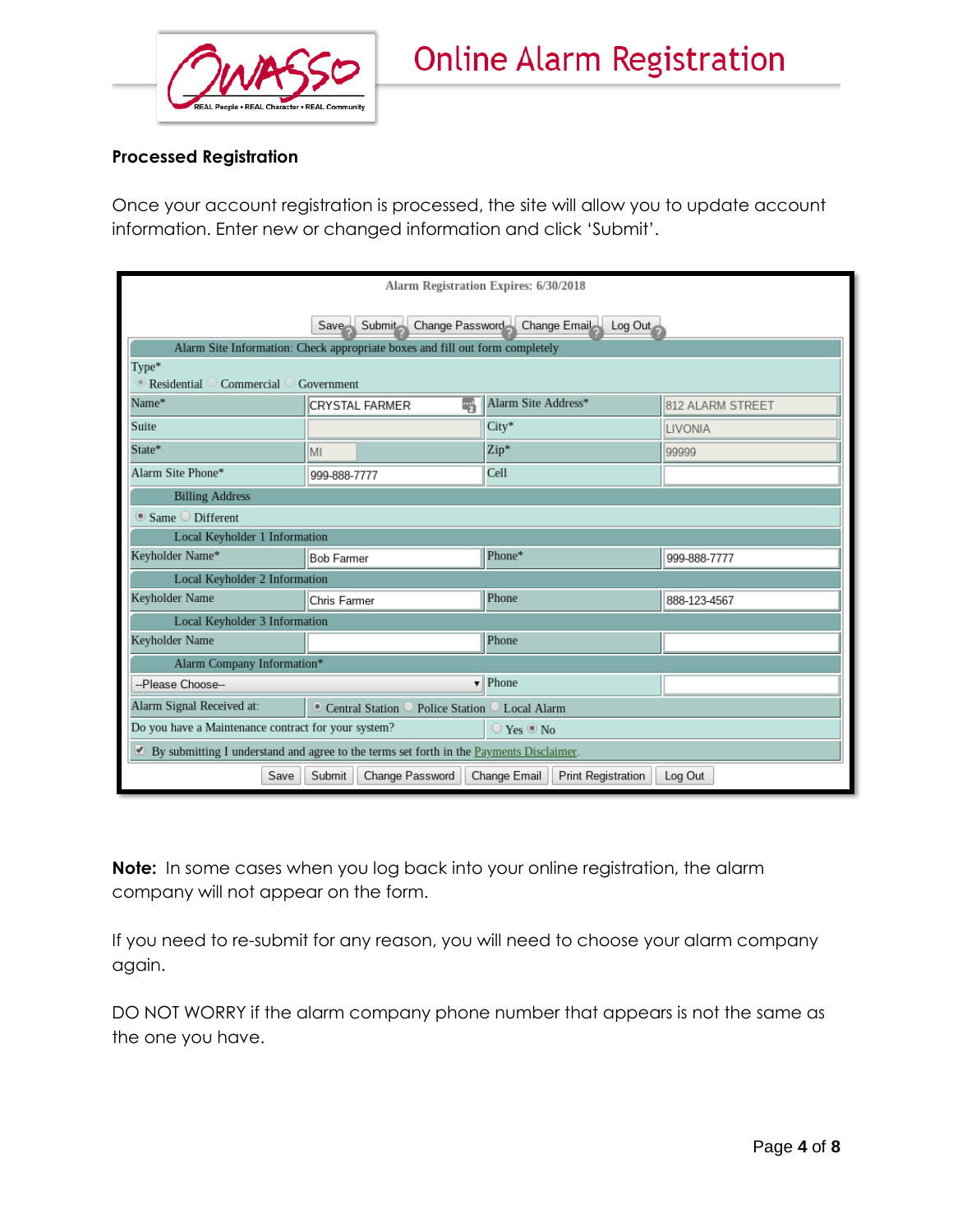

## **Registering Additional Alarms**

If you have more than one alarm location click 'Register another alarm' at the bottom of the page.

| Pending Alarm Address Data                                                   |                                                                                                                                                      |                           |       |                           |              |                         |
|------------------------------------------------------------------------------|------------------------------------------------------------------------------------------------------------------------------------------------------|---------------------------|-------|---------------------------|--------------|-------------------------|
|                                                                              | The data on this page has NOT been verified. Closing this window will not affect the verification process. Your verification will be sent via email. |                           |       |                           |              |                         |
|                                                                              | Alarm Locked                                                                                                                                         | <b>Print Registration</b> |       | Change Password           | Change Email | Log Out                 |
| Alarm Site Information: Check appropriate boxes and fill out form completely |                                                                                                                                                      |                           |       |                           |              |                         |
| Type: Residential                                                            |                                                                                                                                                      |                           |       |                           |              |                         |
| Name                                                                         |                                                                                                                                                      | <b>CRYSTAL FARMER</b>     |       | <b>Alarm Site Address</b> |              | <b>812 ALARM STREET</b> |
| <b>Suite</b>                                                                 |                                                                                                                                                      |                           |       | City                      |              | <b>LIVONIA</b>          |
| <b>State</b>                                                                 | MI                                                                                                                                                   |                           |       | Zip                       |              | 99999                   |
| Alarm Site Phone                                                             | 999-888-7777                                                                                                                                         |                           |       | Cell                      |              | 980-123-4567            |
| <b>Billing Address</b>                                                       |                                                                                                                                                      |                           |       |                           |              |                         |
| Name                                                                         |                                                                                                                                                      | <b>CRYSTAL FARMER</b>     |       | <b>Mailing Address</b>    |              | <b>812 ALARM STREET</b> |
| Suite                                                                        |                                                                                                                                                      |                           |       | City                      |              | <b>LIVONIA</b>          |
| <b>State</b>                                                                 | МĪ                                                                                                                                                   |                           |       | Zip                       |              | 99999                   |
| Phone                                                                        | 999-888-7777                                                                                                                                         |                           |       | Cell                      |              |                         |
| Local Keyholder 1 Information                                                |                                                                                                                                                      |                           |       |                           |              |                         |
| Keyholder Name<br><b>Bob Farmer</b>                                          |                                                                                                                                                      |                           |       | Phone                     |              | 999-888-7776            |
| Local Keyholder 2 Information                                                |                                                                                                                                                      |                           |       |                           |              |                         |
| Keyholder Name                                                               |                                                                                                                                                      | Chris Farmer              |       | Phone                     |              | 888-123-4567            |
| Local Keyholder 3 Information                                                |                                                                                                                                                      |                           |       |                           |              |                         |
| Keyholder Name                                                               |                                                                                                                                                      | John Farmer               |       | Phone                     |              | 777-123-4567            |
| Alarm Company Information                                                    |                                                                                                                                                      |                           |       |                           |              |                         |
| <b>ADT</b>                                                                   |                                                                                                                                                      |                           | Phone |                           | 800-369-0996 |                         |
| Alarm Signal Received at                                                     | <b>Central Station</b>                                                                                                                               |                           |       | Maintenance Contract?     |              | No                      |
|                                                                              | <b>Print Registration</b><br>Alarm Locked                                                                                                            |                           |       | Change Password           | Change Email | Log Out                 |
|                                                                              |                                                                                                                                                      |                           |       |                           |              | Register another alarm  |

The next page will show alarms registered to that account. Click 'Register another alarm' again.

Follow the same process to register the alarm.

|                       | Alarms registered to crystalbyrd@gmail.com |                                        |           |
|-----------------------|--------------------------------------------|----------------------------------------|-----------|
|                       | Change Email                               | Change Password Register another alarm | .ogout    |
| Name                  | <b>Address</b>                             | <b>Expiration Date</b>                 |           |
| <b>CRYSTAL FARMER</b> | 812 ALARM STREET                           | Pending Renewal                        | e<br>View |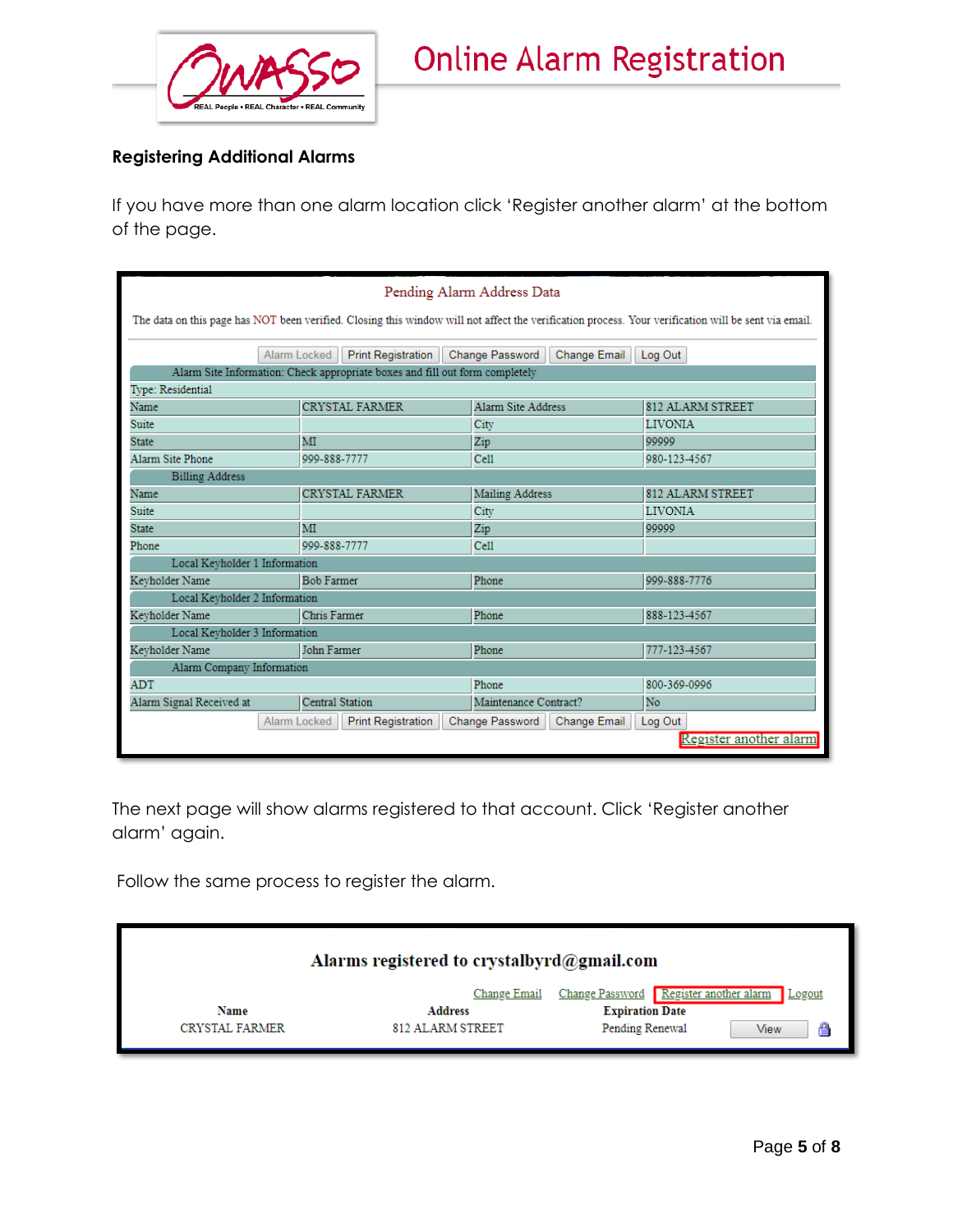

## **Changing Email Address or Password**

You can change your email or password by logging into the registration system and then clicking 'Change Email' or 'Change Password'. It is highly recommended to change your password for security.

| Unverified Alarm Address Data |                                                                                                                                                      |     |                           |              |                  |  |
|-------------------------------|------------------------------------------------------------------------------------------------------------------------------------------------------|-----|---------------------------|--------------|------------------|--|
|                               | The data on this page has NOT been verified. Closing this window will not affect the verification process. Your verification will be sent via email. |     |                           |              |                  |  |
|                               | <b>Print Registration</b><br><b>Change Email</b><br>Alarm Locked<br>Change Password<br>Log Out                                                       |     |                           |              |                  |  |
|                               | Alarm Site Information: Check appropriate boxes and fill out form completely                                                                         |     |                           |              |                  |  |
| Type: Residential             |                                                                                                                                                      |     |                           |              |                  |  |
| Name                          | <b>Crystal Farmer</b>                                                                                                                                |     | <b>Alarm Site Address</b> |              | 812 Alarm Street |  |
| Suite                         |                                                                                                                                                      |     | City                      |              | Livonia          |  |
| <b>State</b>                  | MI                                                                                                                                                   | Zip |                           |              | 99999            |  |
| <b>Alarm Site Phone</b>       | 999-888-7777                                                                                                                                         |     | Cell                      |              |                  |  |
| <b>Billing Address</b>        |                                                                                                                                                      |     |                           |              |                  |  |
| Name                          | <b>Crystal Farmer</b>                                                                                                                                |     | Mailing Address           |              | 812 Alarm Street |  |
| <b>Suite</b>                  |                                                                                                                                                      |     | City                      |              | Livonia          |  |
| <b>State</b>                  | МІ                                                                                                                                                   |     | Zip                       |              | 99999            |  |
| Phone                         | 999-888-7777                                                                                                                                         |     | Cell                      |              |                  |  |
| Local Keyholder 1 Information |                                                                                                                                                      |     |                           |              |                  |  |
| Keyholder Name                | <b>Bob Farmer</b>                                                                                                                                    |     | Phone                     |              | 999-888-7777     |  |
| Local Keyholder 2 Information |                                                                                                                                                      |     |                           |              |                  |  |
| Keyholder Name                |                                                                                                                                                      |     | Phone                     |              |                  |  |
| Local Keyholder 3 Information |                                                                                                                                                      |     |                           |              |                  |  |
| Keyholder Name                |                                                                                                                                                      |     | Phone                     |              |                  |  |
| Alarm Company Information     |                                                                                                                                                      |     |                           |              |                  |  |
| <b>ADT</b>                    |                                                                                                                                                      |     |                           |              | 800-369-0996     |  |
| Alarm Signal Received at      | <b>Central Station</b>                                                                                                                               |     | Maintenance Contract?     |              | No               |  |
|                               | <b>Print Registration</b><br>Change Password<br>Alarm Locked                                                                                         |     |                           | Change Email | Log Out          |  |
| Register another alarm        |                                                                                                                                                      |     |                           |              |                  |  |

To change your password, enter your current password and the new password twice.

| Current Password:      |                  |
|------------------------|------------------|
| New Password:          |                  |
| New Password (Repeat): |                  |
|                        | Update<br>Cancel |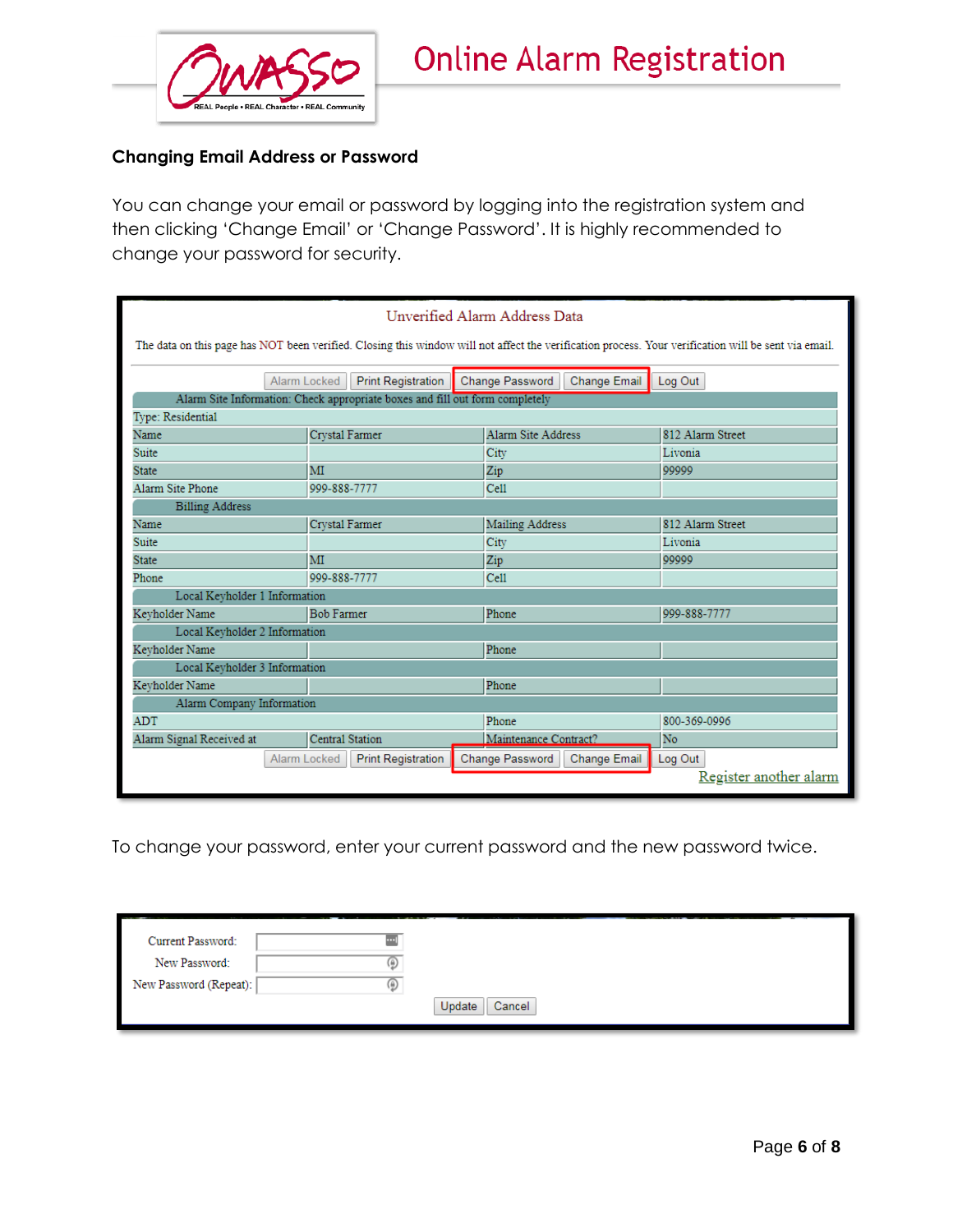

If you forget your password, click 'Forgot Your Password' on the login screen. The system will email a new password to you. Use that password to log in, and then change your password for security.

| <b>Character . REAL Community</b>                                                                                                       | <b>Online Alarm Registration</b>                                                                   |  |  |  |
|-----------------------------------------------------------------------------------------------------------------------------------------|----------------------------------------------------------------------------------------------------|--|--|--|
| New to online registration?                                                                                                             | Returning User?                                                                                    |  |  |  |
| Enter your email to create an Account<br>Email<br><b>REGISTER</b>                                                                       | Registered Users Log In Here<br>Email<br>Password<br>$($ LOGIN $)$<br><u>Forgot your password?</u> |  |  |  |
| If you have the Payment Code you may pay online<br>Pay Online                                                                           |                                                                                                    |  |  |  |
| For online help, please call support 734-619-0550 or email (support at alarmsupport.org)<br>Click here to return to owasso.alarmreg.com |                                                                                                    |  |  |  |